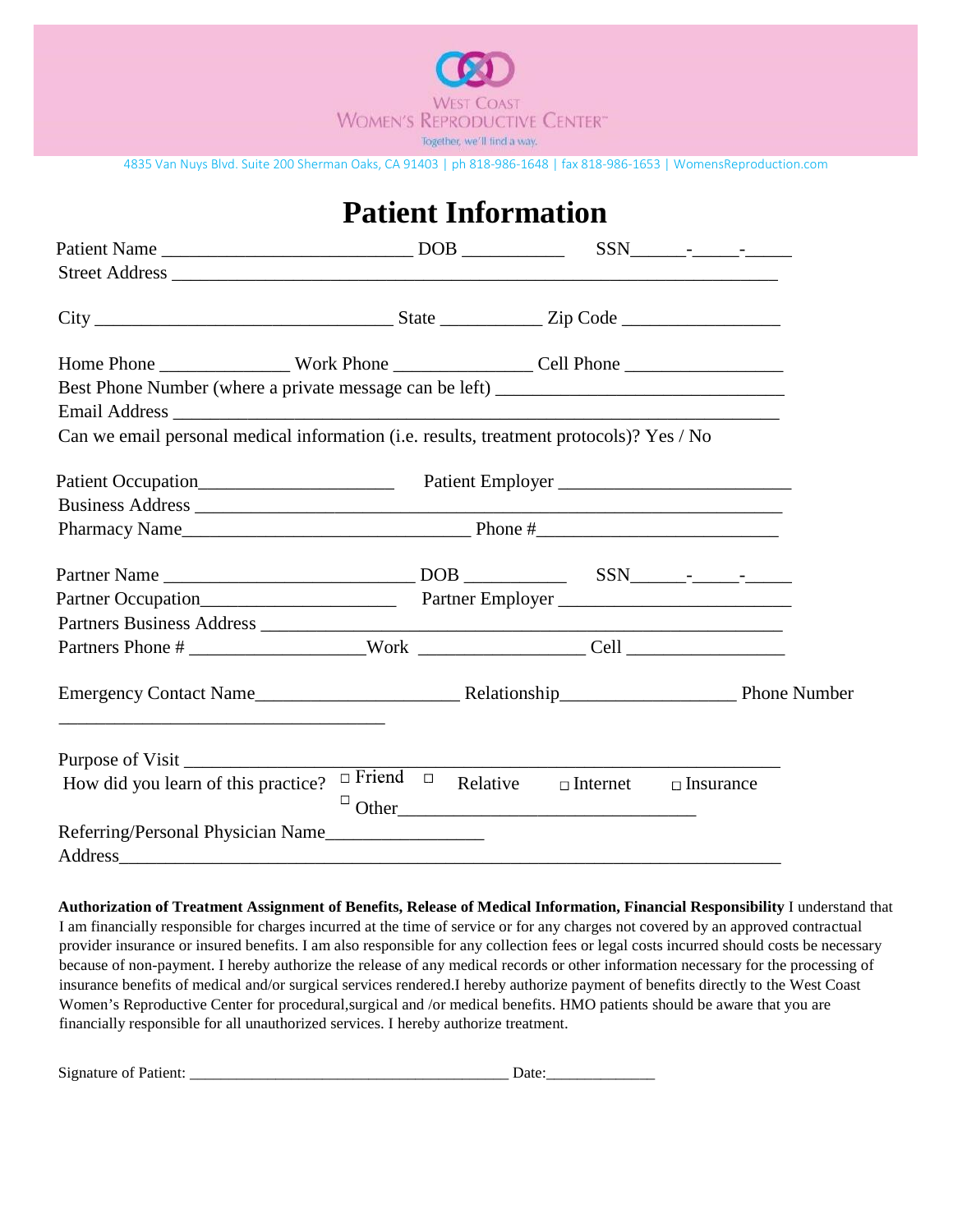

# **Confidential Channel Communication Request**

As required by the Health Information Portability and Accountability Act of 1996, you have a right to request that communications concerning your personal health information be made through confidential channels. This medical practice will not ask you why you are making your request, and will make reasonable efforts to accommodate all reasonable requests. Some method of contact must be provided and, as appropriate, information as to how payment will be handled.

I, \_\_\_\_\_\_\_\_\_\_\_\_\_\_\_\_\_\_\_\_\_\_\_\_, hereby request the use of the following confidential channels for the communication of information related to my personal health, treatment, or payment for treatment.

\_\_\_\_\_\_\_\_\_\_\_\_\_\_\_\_\_\_\_\_\_\_\_\_\_\_\_\_\_\_\_\_\_\_\_\_\_\_\_\_\_\_\_\_\_\_\_\_\_\_\_\_\_\_\_\_\_\_\_

\_\_\_\_\_\_\_\_\_\_\_\_\_\_\_\_\_\_\_\_\_\_\_\_\_\_\_\_\_\_\_\_\_\_\_\_\_\_\_\_\_\_\_\_\_\_\_\_\_\_\_\_\_\_\_\_\_\_\_

 $\Box$  Phone

I want you to contact me by telephone at \_\_\_\_\_\_\_\_\_\_\_\_\_\_\_\_\_\_\_\_\_\_\_\_\_

|  | Do Do Not Leave messages on my answering machine      |  |
|--|-------------------------------------------------------|--|
|  | Do Do Not Leave messages with any other person, if so |  |
|  | With:                                                 |  |
|  | Relationship:                                         |  |

 $\Box$ Mail

I want you to contact me at the following address: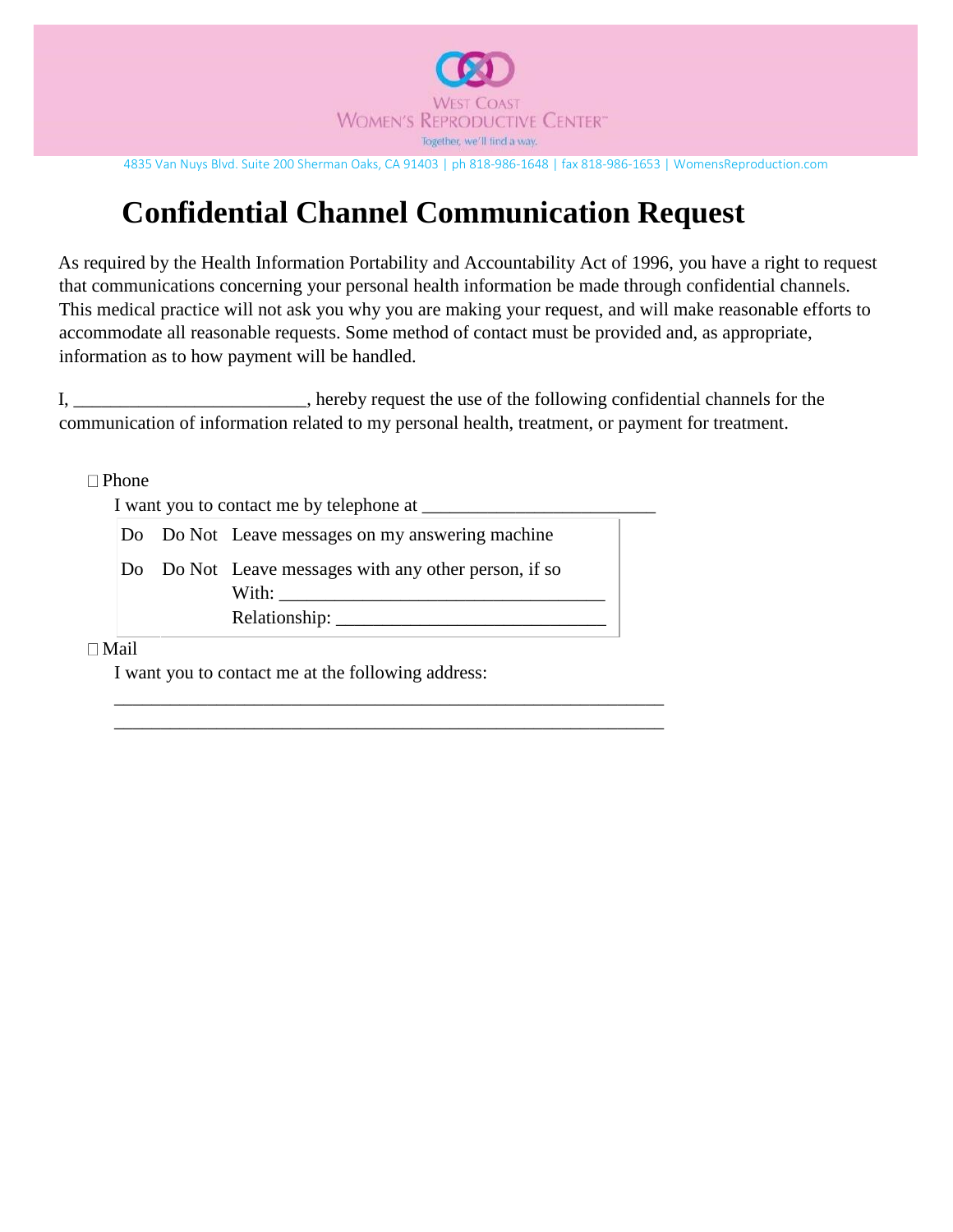

## **Acknowledgement of Receipt of Notice of Privacy Practices**

I, \_\_\_\_\_\_\_\_\_\_\_\_\_\_\_\_\_\_\_\_\_\_\_\_\_\_\_\_\_\_\_\_\_\_\_\_\_\_\_, hereby acknowledge that the medical

practice's Notice of Privacy Practices has been made available to me, and upon my request I will

receive a copy of it. I further acknowledge that a copy of the current notice will be posted in the reception area, and that I will be offered a copy of any amended Notice of Privacy Practices at each appointment.

Print Patient's Name

Patient's Signature

Date Time

\_\_\_\_\_\_\_\_\_\_\_\_\_\_\_\_\_\_\_\_\_\_\_\_\_ \_\_\_\_\_\_\_\_\_\_\_\_\_\_\_\_\_\_\_

\_\_\_\_\_\_\_\_\_\_\_\_\_\_\_\_\_\_\_\_\_\_\_\_\_\_\_\_\_\_\_\_\_\_\_\_\_\_\_\_\_

\_\_\_\_\_\_\_\_\_\_\_\_\_\_\_\_\_\_\_\_\_\_\_\_\_\_\_\_\_\_\_\_\_\_\_\_\_\_\_\_\_

**\_\_\_\_\_\_\_\_\_\_\_\_\_\_\_\_\_\_\_\_\_\_\_\_\_\_\_\_\_\_\_\_\_\_\_\_\_\_\_\_\_\_\_\_\_\_\_\_\_\_\_\_\_\_\_\_\_\_\_\_\_\_\_\_\_\_\_\_\_\_\_\_\_\_\_\_\_\_ FOR**

### **OFFICE USE ONLY**

We attempted to obtain written acknowledgement of receipt of our Notice of Privacy Practices, but acknowledgement could not be obtained because.

- $\Box$  Individual refused to sign
- $\Box$ Communications barriers prohibited obtaining the acknowledgement
- $\Box$ An emergency situation prevented us from obtaining acknowledgement Other (Please

\_\_\_\_\_\_\_\_\_\_\_\_\_\_\_\_\_\_\_\_\_\_\_\_\_\_\_\_\_\_\_\_\_\_\_\_\_\_\_\_\_\_\_\_\_\_\_\_\_\_\_\_\_\_\_\_\_\_\_\_\_\_\_\_\_\_\_\_\_\_\_\_ \_\_\_\_\_\_\_\_\_\_\_\_\_\_\_\_\_\_\_\_\_\_\_\_\_\_\_\_\_\_\_\_\_\_\_\_\_\_\_\_\_\_\_\_\_\_\_\_\_\_\_\_\_\_\_\_\_\_\_\_\_\_\_\_\_\_\_\_\_\_\_\_ \_\_\_\_\_\_\_\_\_\_\_\_\_\_\_\_\_\_\_\_\_\_\_\_\_\_\_\_\_\_\_\_\_\_\_\_\_\_\_\_\_\_\_\_\_\_\_\_\_\_\_\_\_\_\_\_\_\_\_\_\_\_\_\_\_\_\_\_\_\_\_\_

 $\Box$ Specify)

# **Email Communication Policy**

For many patients, email serves as an effective form of communication with their nurse or doctor. Though in many instances email communication may be very efficient, there are several things that you must consider.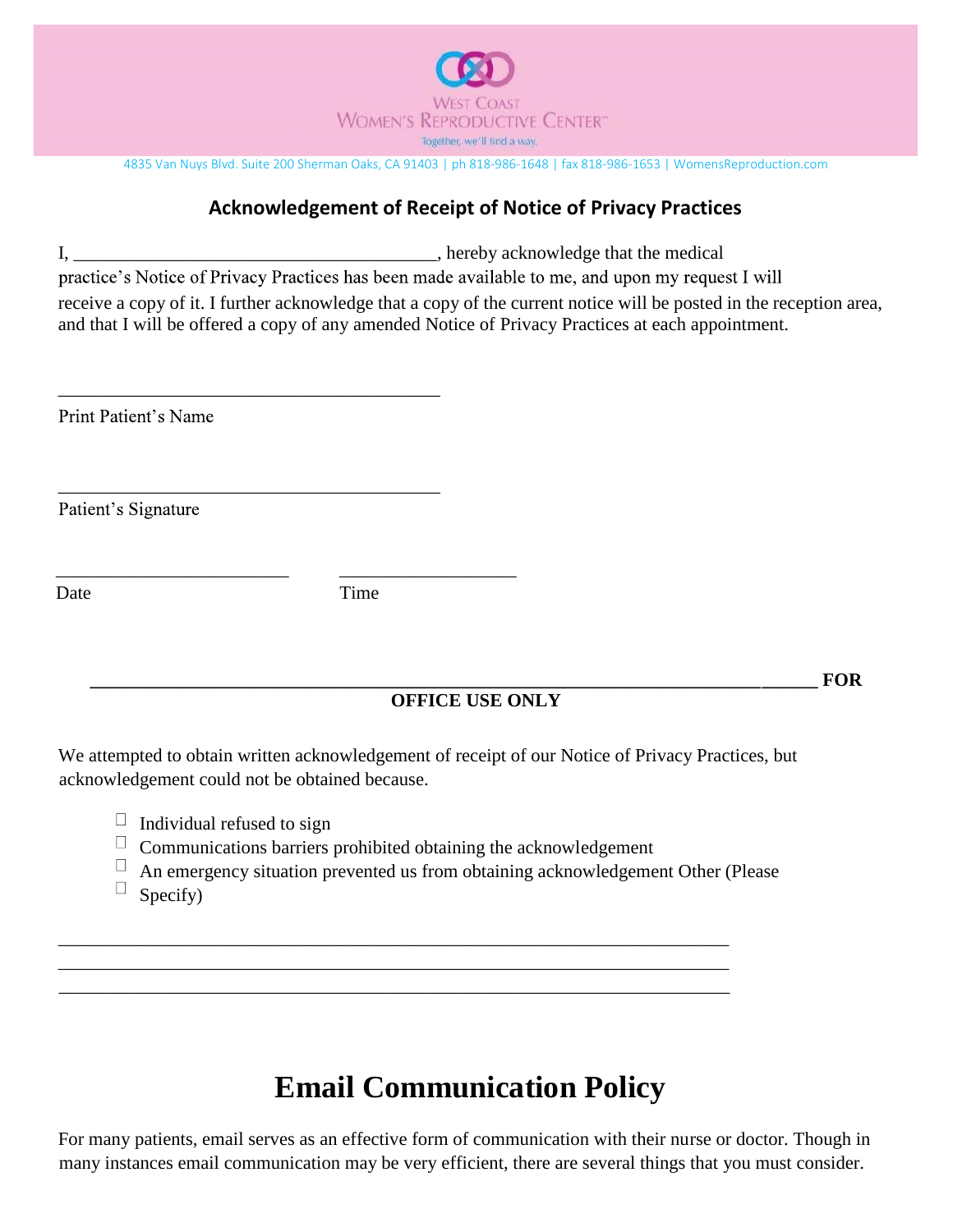

- If you request to communicate with a physician or staff member of our office via email, it is possible that such email could be received by a person other than yourself unintentionally; therefore it is possible that any Protected Health Information contained in such an email would be viewed by someone other than yourself.\*
- Our email program is not part of a secured system; therefore it is not encrypted nor protected by a firewall.
- Every effort is made to have all incoming emails into our system read within 48 hours. However, this is not always possible. Therefore, if you have not received a response within 72 hours do not assume that your email has been read. At this point, you should try to reinitiate contact with whomever you are trying to reach either by email or through a direct phone call to the office.
- Urgent matters should **NOT** be addressed by email. This includes but is not limited to; immediate prescription refill requests, appointment requests, and medical complications.
- Emergency matters should **NOT** be addressed by email. This includes but is not limited to: abdominal pain, bleeding, fevers, post-operative complications.

If you have an emergency during office hours please call the office immediately. If you have an

emergency either during the receptionists' lunch hour  $(12pm_{1pm})$  or after hours, call the office and follow the instructions on the voicemail to speak with your physician (or the weekend doctor on call). If you do not hear back from the doctor on call within 15 minutes, please call again. The office number is 818-986-1648.

*\* Confidential health information is protected by state and federal law, including, but not limited to, the Health Insurance Portability and Accountability Act of 1996 and related regulations.*

The signature below signifies that I have read the above email communication policy and agree to abide by it.

Signature of patient or patient's representative \_\_\_\_\_\_\_\_\_\_\_\_\_\_\_\_\_\_\_\_\_\_\_\_\_\_\_\_\_\_\_ date:\_\_\_\_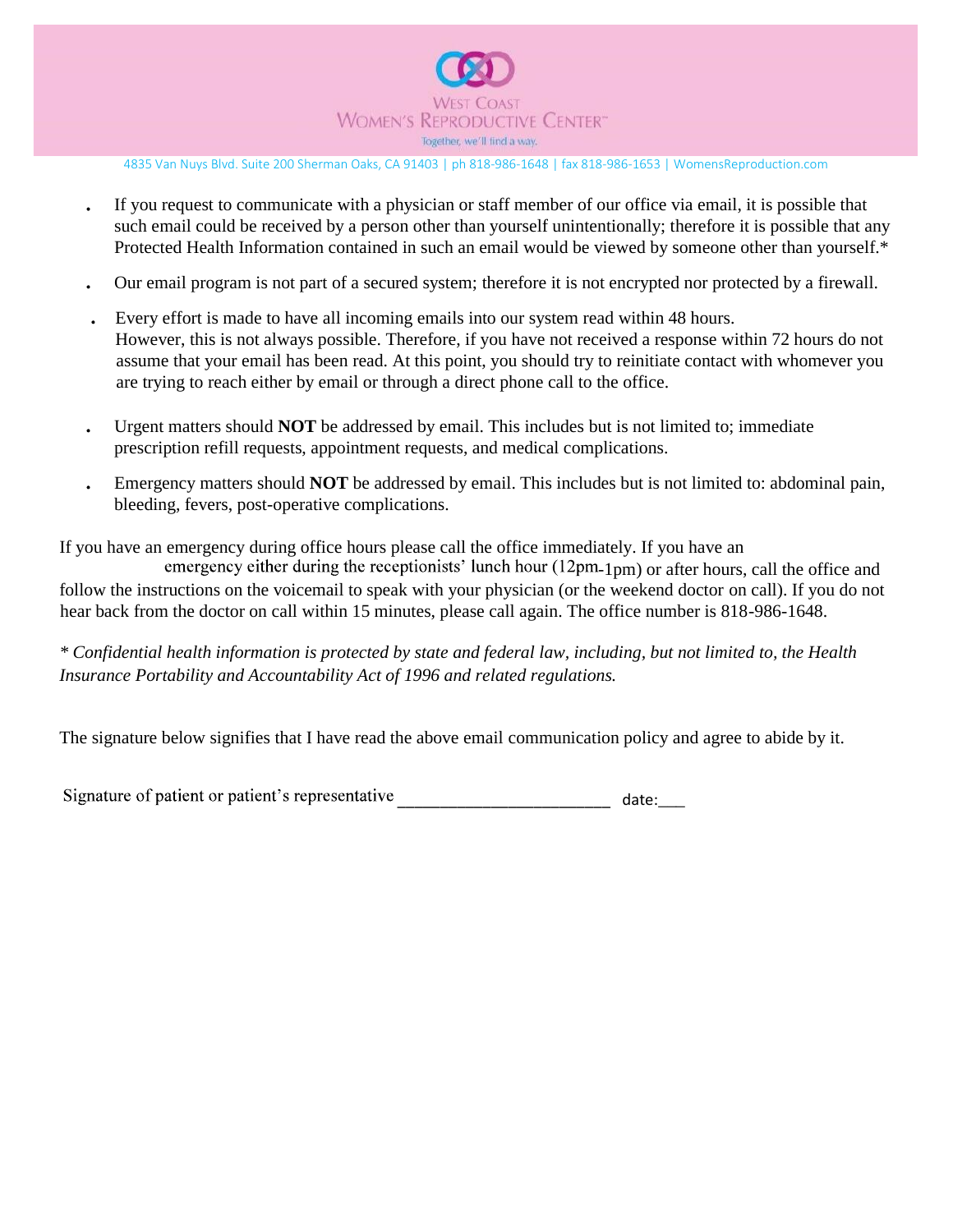

| Name:      | Age:   | Date of Birth | Partners Name      |
|------------|--------|---------------|--------------------|
| Cell Phone | Email: |               | Primary Physician: |

Referred By: \_\_\_\_\_\_\_\_\_\_\_\_\_\_\_\_\_\_\_\_\_\_\_\_\_\_\_\_\_\_\_\_\_\_\_\_

#### MEDICAL HISTORY: Do you have or have you ever had (check all that apply)

| □ HIGH CHOLESTEROL        | $\Box$ ANEMIA                             | □ IRREGULAR PERIODS                                       |
|---------------------------|-------------------------------------------|-----------------------------------------------------------|
| $\Box$ HEART DISEASE      | <b>D UTERINE CANCER</b>                   | □ FEMALE/SEXUAL PROBLEMS                                  |
| □ HIGH BLOOD PRESSURE     | $\Box$ OVARIAN CANCER                     | $\Box$ ECTOPIC                                            |
| $\Box$ ASTHMA             | <b>D CERVICAL CANCER</b>                  | $\Box$ STDS-<br>(GONORRHEA/CHLAMYDIA, Herpes, HIV, other) |
| $\Box$ DIABETES           | □ BREAST MASS/ABNORMAL MAMMO              | □ BIRTH DEFECTS/INHERITED disease                         |
| □ THYROID DISEASE         | □ BREAST CANCER                           | □ SEXUAL ABUSE, DOMESTIC VIOLENCE                         |
| □ LIVER DISEASE/HEPATITIS | $\Box$ AUTO IMMUNE DISEASE                | □ ABNORMAL PAP/DETAILS:                                   |
| □ STOMACH/BOWEL           | $\Box$ FIBROIDS                           | □ ACNE/EXTRA HAIR                                         |
| □ KIDNEY/BLADDER PROBLEMS | <b>DINFERTILITY-</b><br>UNEXPLAINED/OTHER | $\Box$ BLOOD DISEASE                                      |
| $\Box$ GALL BLADDER       | □ INFERTILITY--male                       | <b>DOTHER MEDICAL PROBLEM</b>                             |
| □ BLOOD TRANSFUSION       | □ INFERTILITY-tubal                       | <b>D NO MEDICAL PROBLEM</b>                               |
| $\Box$ BLOOD CLOTS        | $\Box$ INFERTILITY- irregular cycles      | $\Box$ DETAILS                                            |

#### SURGICAL HISTORY: HAVE YOU EVER HAD SURGERY: IF YES, PLEASE EXPLAIN (or been in hospital)

| ____________<br>________ |                          |
|--------------------------|--------------------------|
|                          | ____<br>________<br>____ |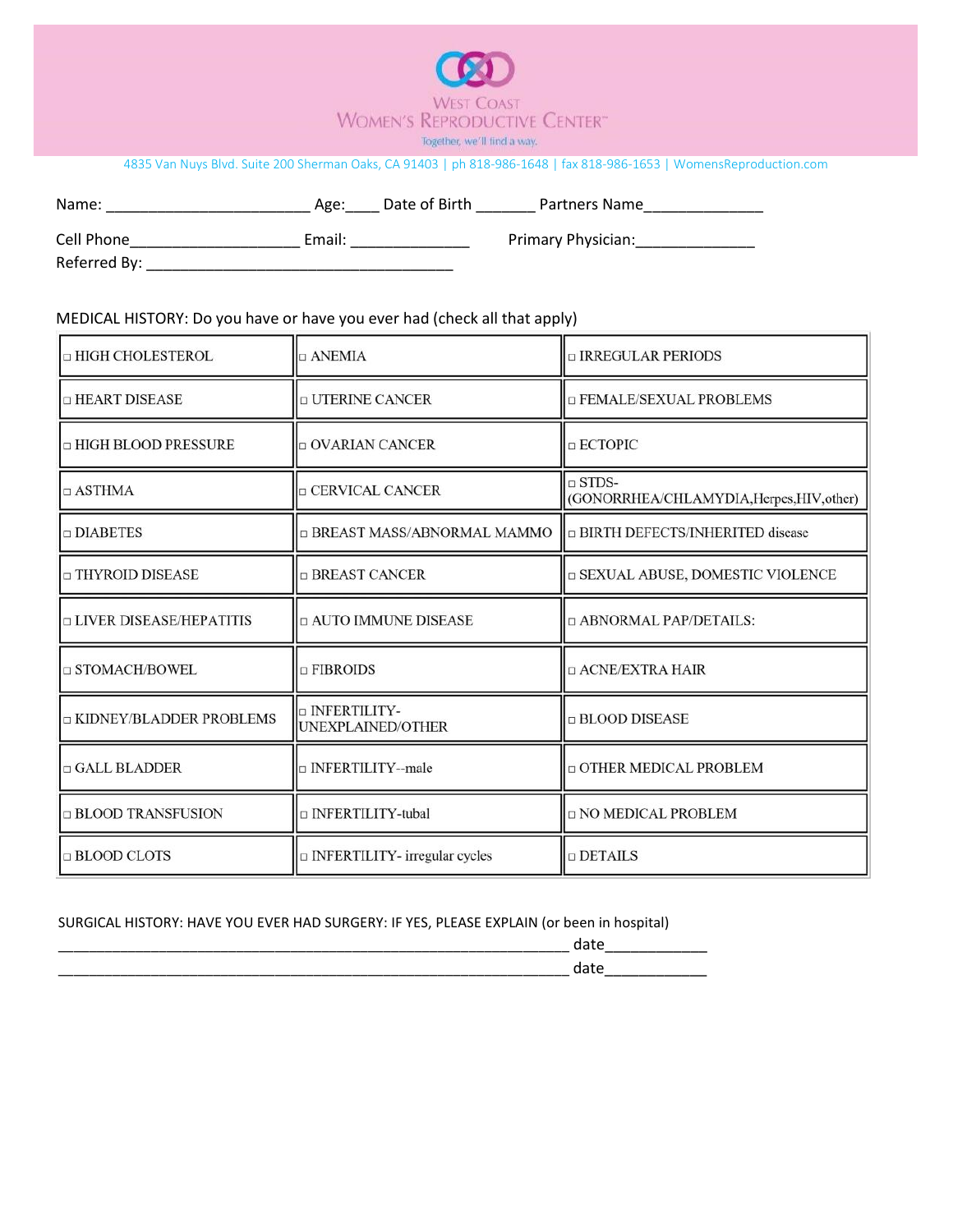

MEDICATIONS: Any Prescription Medications?

\_\_\_\_\_\_\_\_\_\_\_\_\_\_\_\_\_\_\_\_\_\_\_\_\_\_\_\_\_\_\_\_\_\_\_\_\_\_\_\_\_\_\_\_\_\_\_\_\_\_\_\_\_\_\_\_\_\_\_\_\_\_\_\_\_\_\_\_\_\_\_\_\_\_\_\_\_\_ Any over the counter meds or herbs? \_\_\_\_\_\_\_\_\_\_\_\_\_\_\_\_\_\_\_\_\_\_\_\_\_\_\_\_\_\_\_\_\_\_\_\_\_\_\_\_\_\_\_\_\_\_\_\_\_\_\_\_\_\_\_\_\_\_\_\_\_\_\_\_\_\_\_\_\_\_\_\_\_\_\_\_\_\_ Do you have any allergies to medicines?\_\_\_\_\_\_\_\_\_\_\_\_\_\_\_\_\_ to foods?\_\_\_\_\_\_ other?\_\_\_\_\_\_\_\_\_\_\_\_\_\_\_ □ NO KNOWN DRUG ALLERGIES **Social History** Do you use or have you used: TOBACCO: \_\_\_\_\_\_\_\_\_\_\_\_\_ Per Day \_\_\_\_\_\_\_ Per Month \_\_\_\_\_\_\_\_ Quit \_\_\_\_\_\_\_\_\_\_\_ ALCOHOL: \_\_\_\_\_\_\_\_\_\_\_\_\_ Per Day \_\_\_\_\_\_\_ Per Month \_\_\_\_\_\_\_\_ Quit \_\_\_\_\_\_\_\_\_\_\_ DRUGS: (explain) \_\_\_\_\_\_\_\_\_\_\_\_\_\_\_\_\_\_\_\_\_\_\_\_\_\_\_\_ Caffeine/Day:\_\_\_\_\_\_\_\_\_\_\_\_\_ Exercise: <u>Sexercise:</u> Yes <u>No Let</u> Hours Per Day Per Week Details: Have you Lost \_\_\_\_\_\_\_\_ Gained\_\_\_\_\_\_\_\_\_ more than 20lbs in the last year Diet: any foods you avoid, any special diets: \_\_\_\_VEGAN \_\_\_VEGETARIAN \_\_\_\_PESCADARIAN \_\_\_\_PALEO \_\_\_\_GLUTEN FREE \_\_\_\_Kosher OTHER: \_\_\_\_\_\_\_\_\_\_\_\_\_\_\_\_\_\_\_\_ **Gynecology History:** Age First Period: Days Between Cycles: \_\_\_\_\_\_\_ # Days of Bleeding \_\_\_\_\_\_\_\_\_ Is your period? Heavy\_\_\_\_\_\_\_\_ Medium\_\_\_\_\_\_\_\_ Light\_\_\_\_\_\_\_\_ Painful\_\_\_\_\_\_\_\_ Birth Ccontrol Method: \_\_\_\_\_Pills \_\_\_\_\_IUD \_\_\_\_\_Ring \_\_\_\_\_Patches\_\_\_\_\_Condoms \_\_\_\_\_Tubal \_\_\_\_\_Vasectomy\_\_\_\_\_Depo Shot \_\_\_\_\_Withdrawal \_\_\_\_\_Foams/Jellies/Sponge Last Period Last Pap \_\_\_\_\_\_Last Mammogram: # partners in your life: **Fertility Treatments:** Evaluation: Blood Test\_\_\_\_\_\_\_\_\_ Ultrasound \_\_\_\_\_\_\_\_\_ HSG \_\_\_\_\_\_\_\_ Semen Test \_\_\_\_\_\_\_\_ Clomid: Letrozole: \_\_\_\_\_\_\_\_ Gonadotropins (shots): \_\_\_\_\_ IVF \_\_\_\_ ICSI \_\_\_\_\_ **OB History:** # Pregnancies \_\_\_\_\_\_\_\_\_ # Births \_\_\_\_\_\_\_\_\_ (# C/Sections \_\_\_\_\_\_\_) # Miscarriages \_\_\_\_\_\_\_\_\_ # Abortions \_\_\_\_\_\_\_\_\_ # Ectopic \_\_\_\_\_\_\_\_\_ Other \_\_\_\_\_\_\_\_\_\_\_\_\_\_\_\_\_\_\_\_\_\_\_\_\_\_\_\_\_\_\_\_\_\_\_\_ Weight at Pregnancy Date Fertility Delivery Complications Treatment Birth